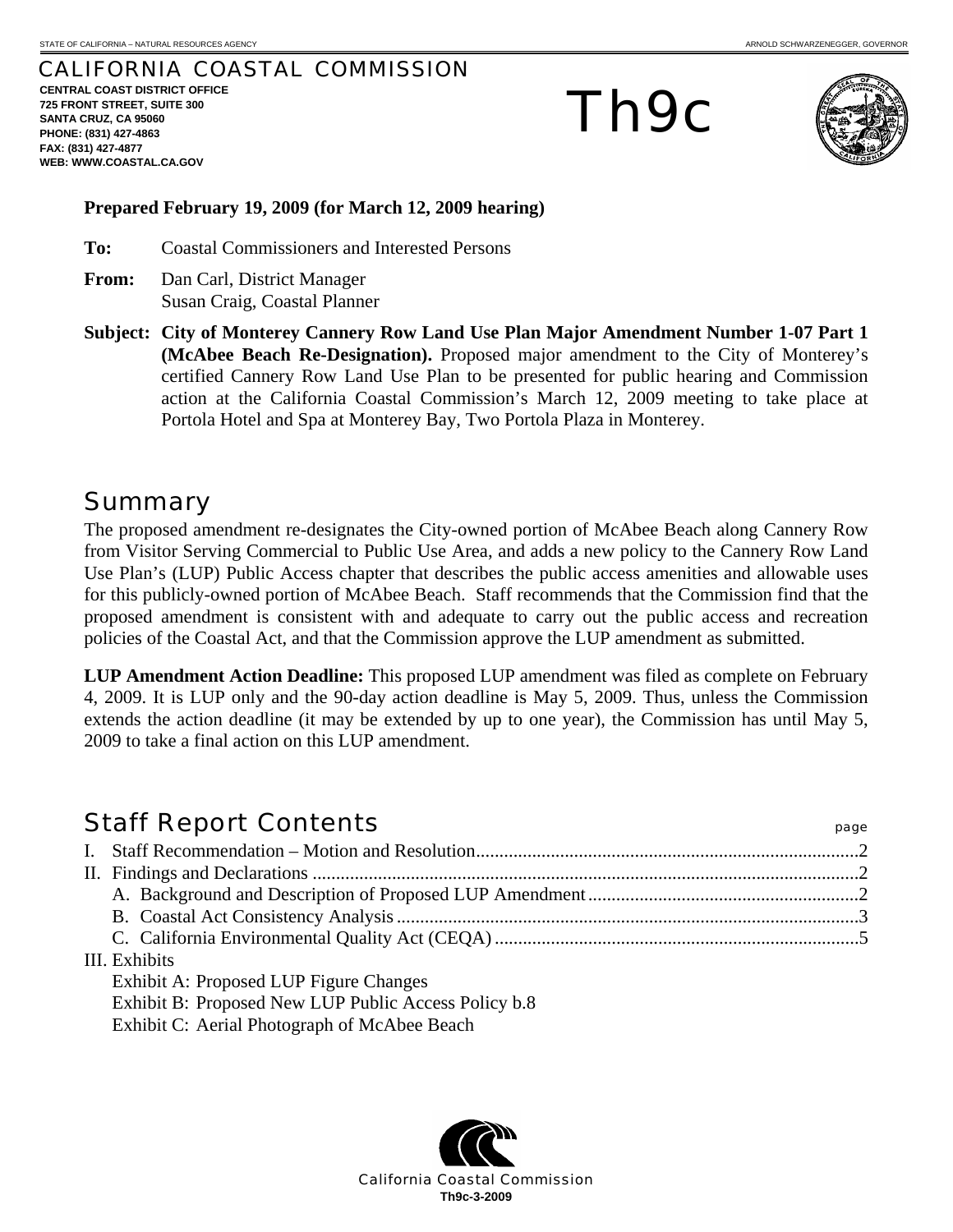# I. Staff Recommendation – Motion and Resolution

Staff recommends that the Commission, after public hearing, approve the proposed amendment as submitted. The Commission needs to make one motion in order to act on this recommendation.

## Approval of Land Use Plan Major Amendment Number 1-07 Part 1 as Submitted

LUP amendments may only be certified by an affirmative vote of a majority of the appointed Commissioners or alternates. In other words, at least seven "yes" votes out of the twelve appointed Commissioners/alternates are required to certify an LUP amendment, regardless of how many Commissioners/alternates are present at the time of the vote.

## **Staff recommends a YES vote on the motion below.**

If the motion is passed, the LUP portion of the amendment will be certified as submitted, and the Commission will adopt the following resolution and the findings in this staff report. If the motion is rejected, the LUP portion of the amendment will be denied certification as submitted, and staff will prepare revised findings for the Commission to consider in support of that denial action.

**Motion.** I move that the Commission **certify** Part 1 of Major Amendment Number 1-07 to the Cannery Row Land Use Plan as submitted by the City of Monterey.

**Resolution to Certify.** The Commission hereby **certifies** Part 1 of Major Amendment Number 1-07 to the Cannery Row Land Use Plan as submitted by the City of Monterey and adopts the findings set forth in this staff report on the grounds that, as submitted, the Land Use Plan amendment will meet the requirements of and be in conformance with the policies of Chapter 3 of the Coastal Act to the extent necessary to achieve the basic state goals specified in Section 30001.5 of the Coastal Act.

## II. Findings and Declarations

The Commission finds and declares as follows:

## A. Background and Description of Proposed LUP Amendment

The proposed amendment re-designates the City-owned portion of McAbee Beach (APN 001-021-003) along Cannery Row from Visitor Serving Commercial to Public Use Area on LUP Figures 6 and 12. Along with this primary change, the amendment would remove the LUP's "Potential New Development" designation (LUP figure 18) from the property and would add a vertical access designation to LUP Figure 4 (Public Access). The proposed amendment also adds a new policy to the Cannery Row Land Use Plan's Public Access chapter that describes the public access amenities and

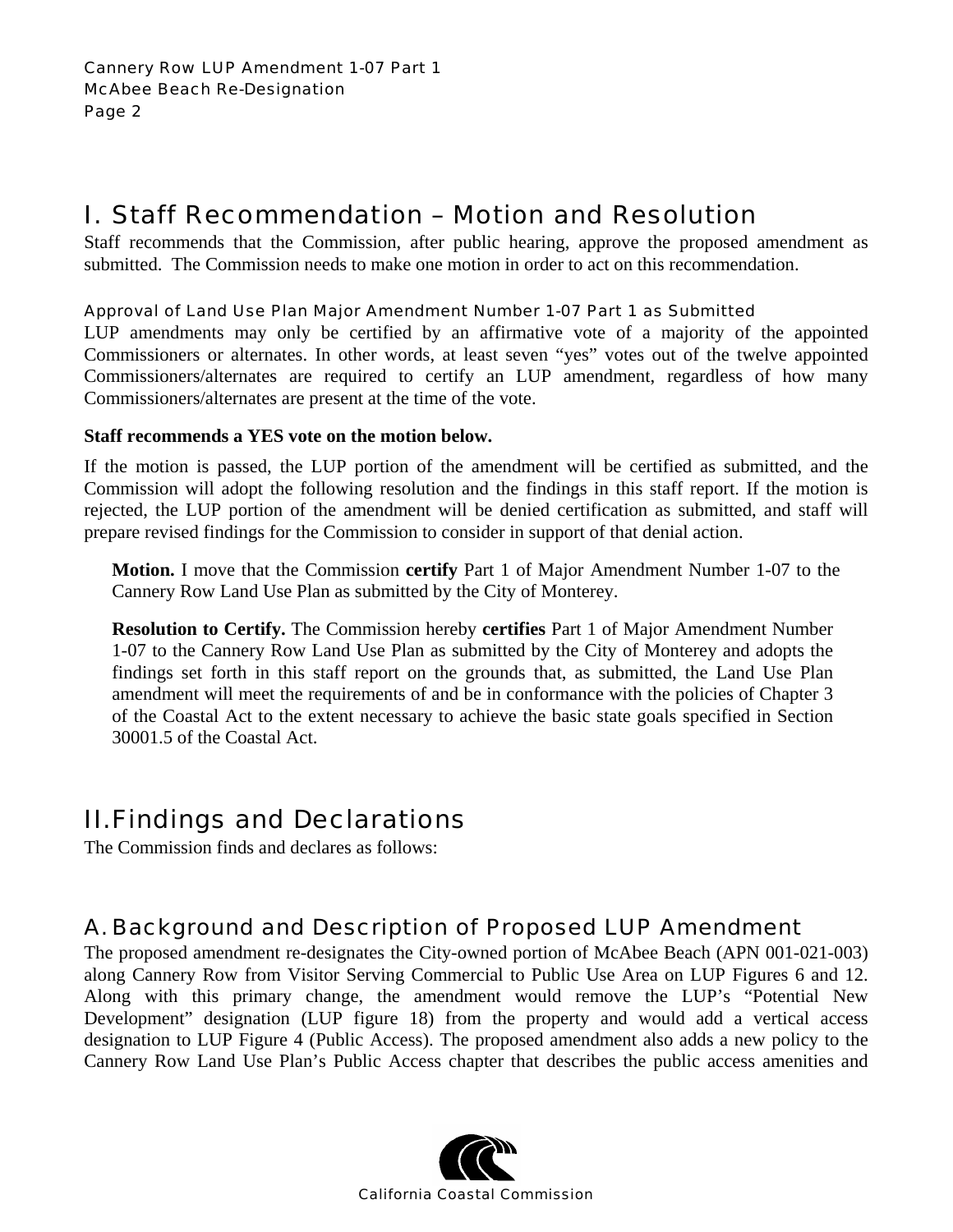allowable uses for this publicly-owned portion of McAbee Beach. See Exhibit A for the proposed LUP figure changes; see Exhibit B for the text of the proposed new policy, and; see Exhibit C for an aerial photograph of McAbee Beach and the immediately surrounding area along Cannery Row.

The City of Monterey acquired the 6,000 square foot parcel adjacent to the Spindrift Inn as part of the Cannery Row Hotel development (i.e., the hotel now known as "Intercontinental – the Clement Monterey"). Specifically, the City traded a publicly-owned parcel located between the Bubba Gump Shrimp Company and the proposed hotel for the McAbee Beach parcel (then owned by the Cannery Row Company, who in 2000 was a co-applicant for the hotel project) so that hotel development (including a driveway, a vehicle turnaround area, and a public access promenade) could be developed on the parcel located adjacent to the Bubba Gump Shrimp Company. The Commission's approval of the hotel development in 2001 (CDP 3-84-139-A1) and its subsequent approval of an amendment to that permit in 2005 (CDP 3-84-139-A2) required that approximately 3,200 square feet of the McAbee Beach parcel be developed as a public park (and maintained under the control of the City of Monterey Parks and Recreation Division), and that the remainder of the parcel be left as beach open space. The required park improvements have been installed and are being maintained by the City. The proposed amendment is needed to bring the Cannery Row Land Use Plan maps up to date regarding the appropriate designation and to add a specific policy regarding allowable uses on this publicly-owned beach parcel.

## B. Coastal Act Consistency Analysis

#### 1. Standard of Review

The standard of review for proposed modifications to the Cannery Row LUP is consistency with the Coastal Act. Coastal Act policies set broad statewide direction that is refined by local government LUP policies giving local guidance as to the kinds, locations, and intensities of coastal development. Implementation Plan (IP) (zoning) standards then typically further refine LUP policies to provide guidance, including sometimes on a parcel by parcel level; however, the City of Monterey does not have a certified IP. Because this is an LUP (only) amendment, the standard of review is the Coastal Act.

## 2. Applicable Coastal Act Policies

In order to approve a Land Use Plan amendment, it must be consistent with and adequate to carry out the policies of the Coastal Act. The proposed amendment primarily affects public access and recreation. Selected applicable Coastal Act policies include (in relevant part):

*Section 30210: In carrying out the requirement of Section 4 of Article X of the California Constitution, maximum access, which shall be conspicuously posted, and recreational opportunities shall be provided for all the people consistent with public safety needs and the need to protect public rights, rights of private property owners, and natural resource areas from overuse.*

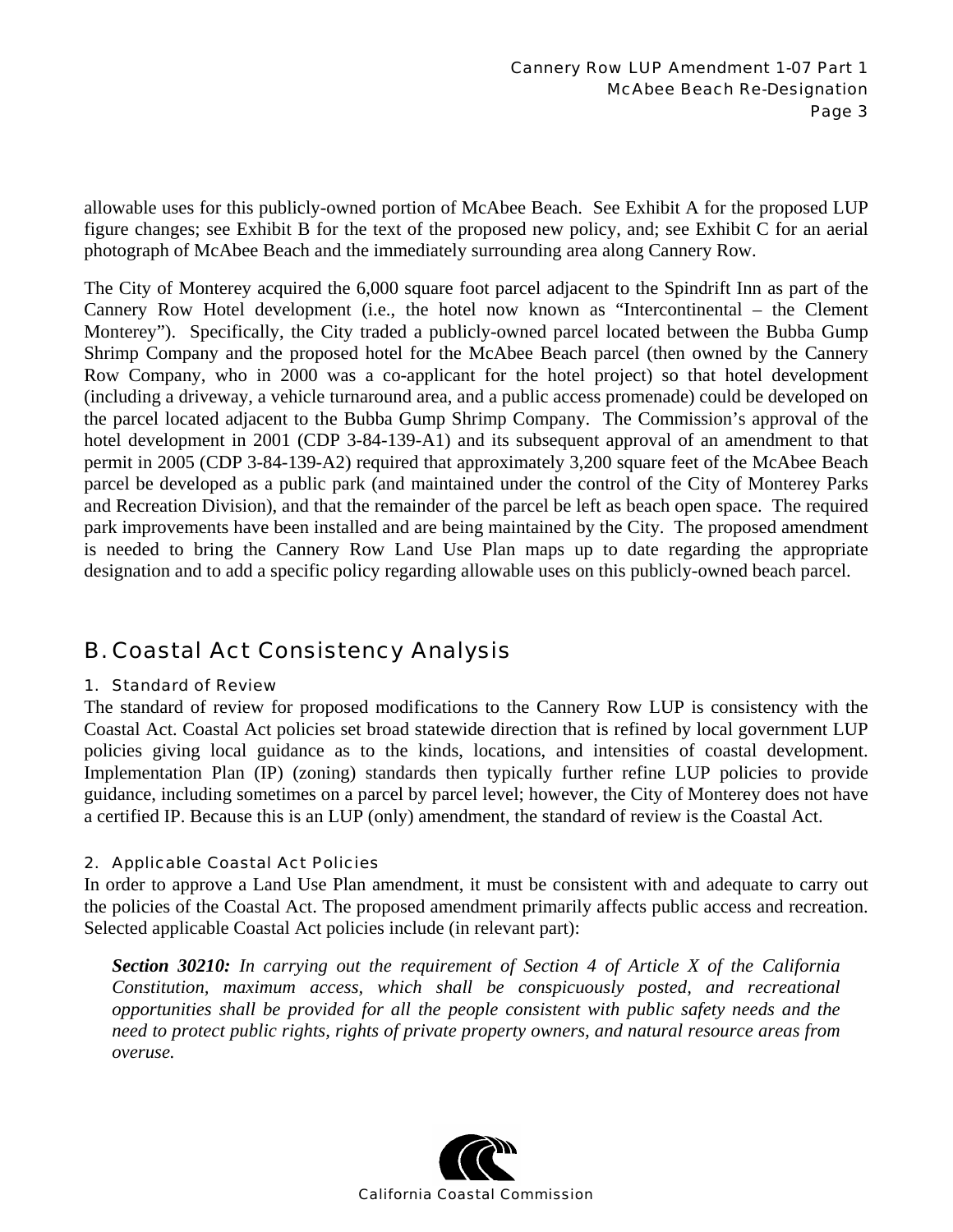*Section 30211: Development shall not interfere with the public's right of access to the sea where acquired through use or legislative authorization, including, but not limited to, the use of dry sand and rocky coastal beaches to the first line of terrestrial vegetation.* 

*Section 30212(a): Public access from the nearest public roadway to the shoreline and along the coast shall be provided in new development projects except where: (1) it is inconsistent with public safety, military security needs, or the protection of fragile coastal resources, (2) adequate access exists nearby, or, (3) agriculture would be adversely affected. Dedicated accessway shall not be required to be opened to public use until a public agency or private association agrees to accept responsibility for maintenance and liability of the accessway.* 

*Section 30213: Lower cost visitor and recreational facilities shall be protected, encouraged, and, where feasible, provided. Developments providing public recreational opportunities are preferred.* 

*Section 30220: Coastal areas suited for water-oriented recreational activities that cannot readily be provided at inland water areas shall be protected for such uses.* 

*Section 30221: Oceanfront land suitable for recreational use shall be protected for recreational use and development unless present and foreseeable future demand for public or commercial recreational activities that could be accommodated on the property is already adequately provided for in the area.* 

*Section 30223: Upland areas necessary to support coastal recreational uses shall be reserved for such uses, where feasible.* 

## 3. Analysis

The proposed amendment to re-designate the City-owned portion of McAbee Beach from Visitor Serving Commercial to Public Use Area (designated for vertical access but not designated for potential commercial development) is appropriate. The current designation of Visitor Serving Commercial primarily emphasizes the development of visitor-serving uses such as restaurants and visitor-serving shops, as well as mixed-use development in certain circumstances (e.g. residential uses on upper floors and visitor-serving commercial uses on the ground floors). The re-designation of the publicly-owned McAbee parcel from Visitor Serving Commercial to Public Use Area will disallow development of shops, restaurants, and residential use. Instead, the allowable uses on this parcel will include public use as a coastline park with walkways, seating areas and vista points to the Monterey Bay, as well as general beach use and an entry and exit point for pedestrians and scuba divers. The re-designation of this property from Visitor Serving Commercial to Public Use Area is appropriate, especially given that a portion of the parcel has been developed as a small park and the remaining beach area currently provides public access for general beach uses, and also provides an entry point into the Monterey Bay for scuba divers. Thus the proposed amendment, as submitted, is consistent with the public access and recreation policies of the Coastal Act.

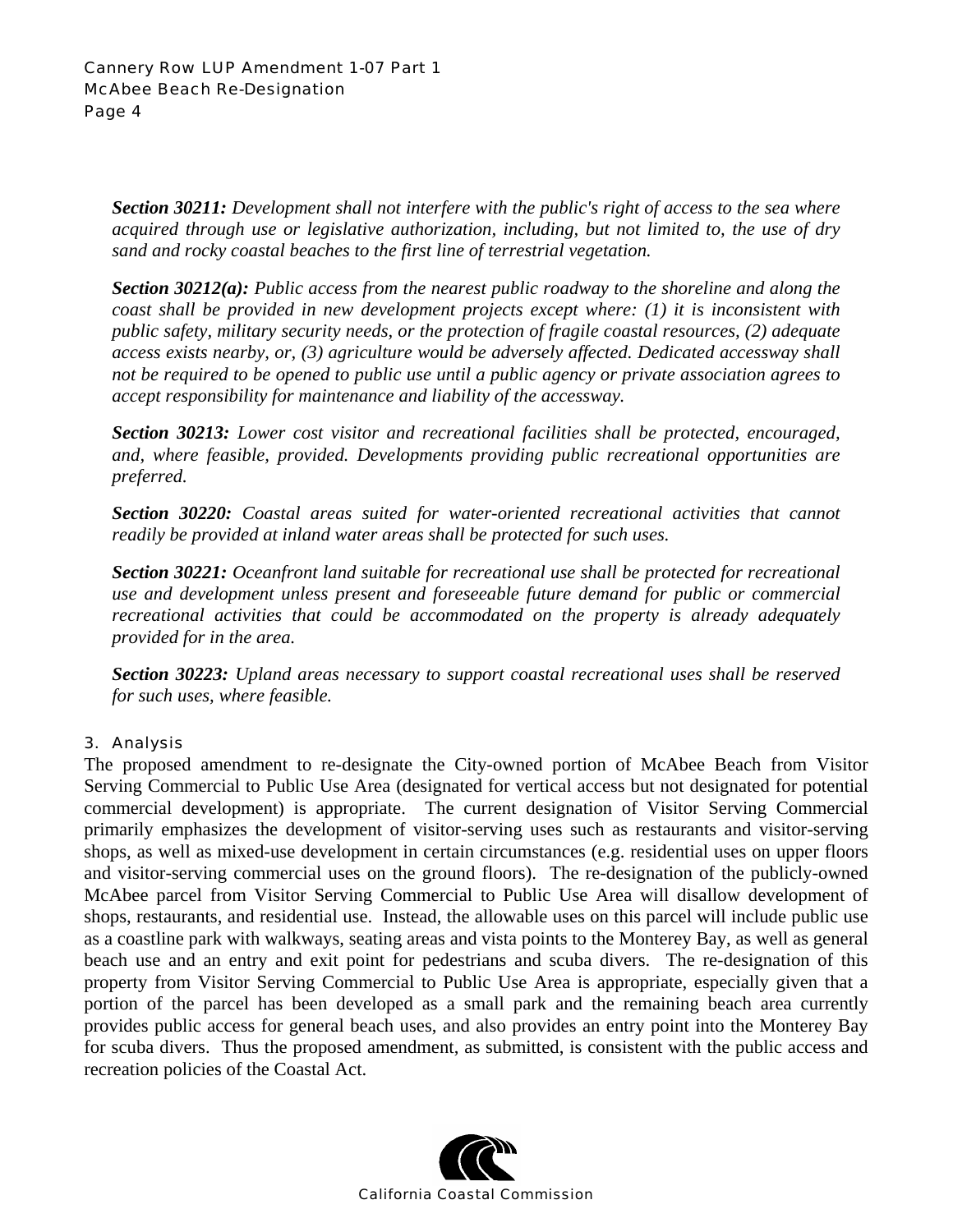# C. California Environmental Quality Act (CEQA)

The Coastal Commission's review and development process for LCPs and LCP amendments has been certified by the Secretary of Resources as being the functional equivalent of the environmental review required by CEQA. Therefore, local governments are not required to undertake environmental analysis of proposed LCP amendments, although the Commission can and does use any environmental information that the local government has developed. CEQA requires that alternatives to the proposed action be reviewed and considered for their potential impact on the environment and that the least damaging feasible alternative be chosen as the alternative to undertake.

The City did not evaluate the proposed amendment under CEQA. This staff report has discussed the relevant coastal resource issues with the proposal. All public comments received to date have been addressed in the findings above. All above findings are incorporated herein in their entirety by reference.

As such, there are no additional feasible alternatives or feasible mitigation measures available which would substantially lessen any significant adverse environmental effects which approval of the amendment would have on the environment within the meaning of CEQA. Thus, the proposed amendment will not result in any significant environmental effects for which feasible mitigation measures have not been employed consistent with CEQA Section  $21080.5(d)(2)(A)$ .

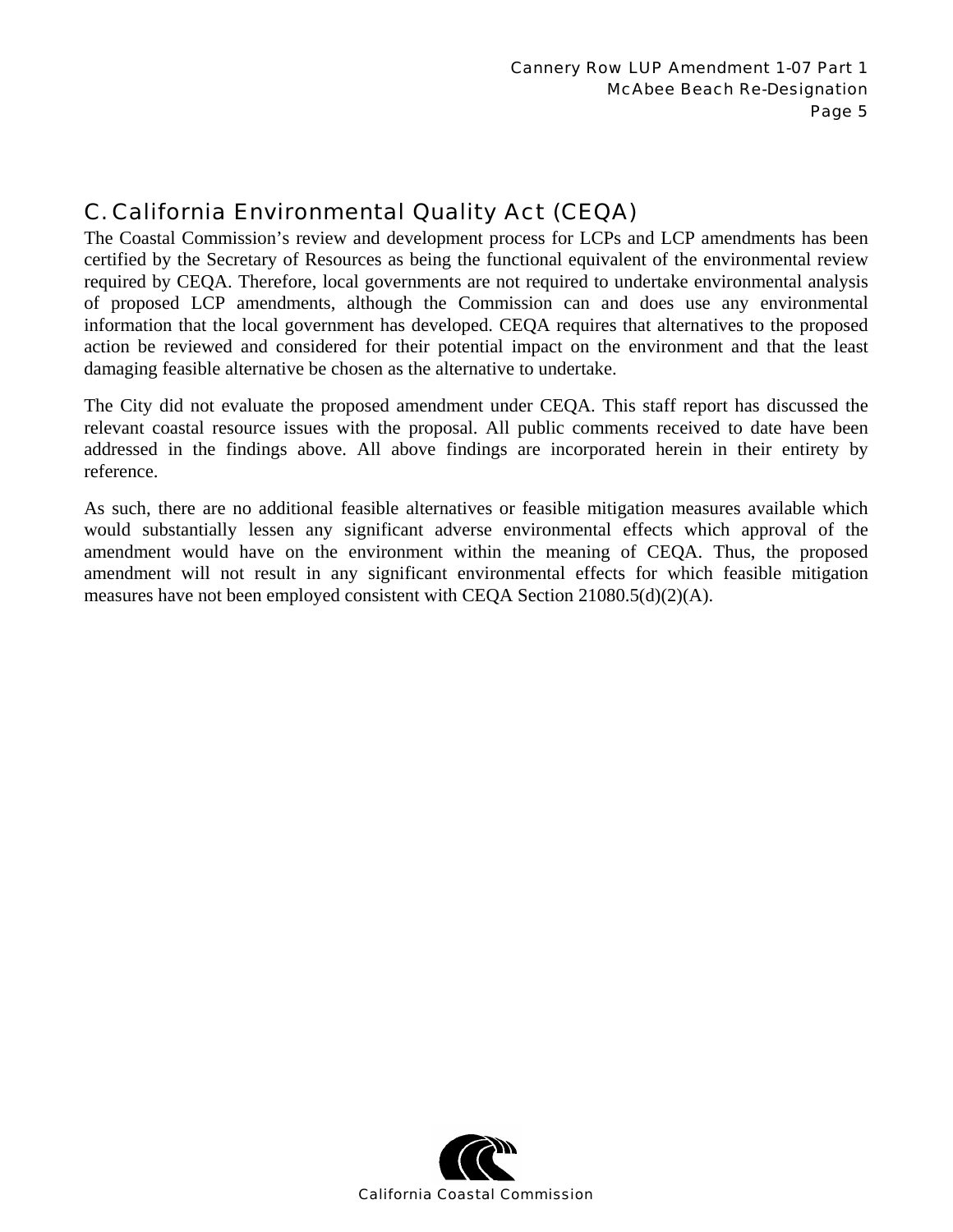

The locations of VERTICAL ACCESS, ACCESS (To Backs of Structures), LATERAL ACCESS, PEDESTRIANWAYS, and PEDESTRIAN PLAZAS shown above Muithin properties should not be interpreted as precise locations. Architectural Review Committee in determing precise location These locations are to serve as guidelines for the City's  $\bigcup_{i=1}^{n} \bigcup_{i=1}^{n} \bigcup_{i=1}^{n} \bigcup_{i=1}^{n} \bigcup_{i=1}^{n} \bigcup_{i=1}^{n} \bigcup_{i=1}^{n} \bigcup_{i=1}^{n} \bigcup_{i=1}^{n} \bigcup_{i=1}^{n} \bigcup_{i=1}^{n} \bigcup_{i=1}^{n} \bigcup_{i=1}^{n} \bigcup_{i=1}^{n} \bigcup_{i=1}^{n} \bigcup_{i=1}^{n} \bigcup_{i=1}^{n} \bigcup_{i=1}^{n} \bigcup_{i=1}^{n} \bigcap_{i=1}^{n}$ 

o<br>
Trolicy b.12 on page II-A-7 provides that a pedestrian plaza<br>
T or vertical access point may be provided at Aneas Beach, or vertical access point may be provided at Aneas Beach, but both are not required.

Fruposea Amendment-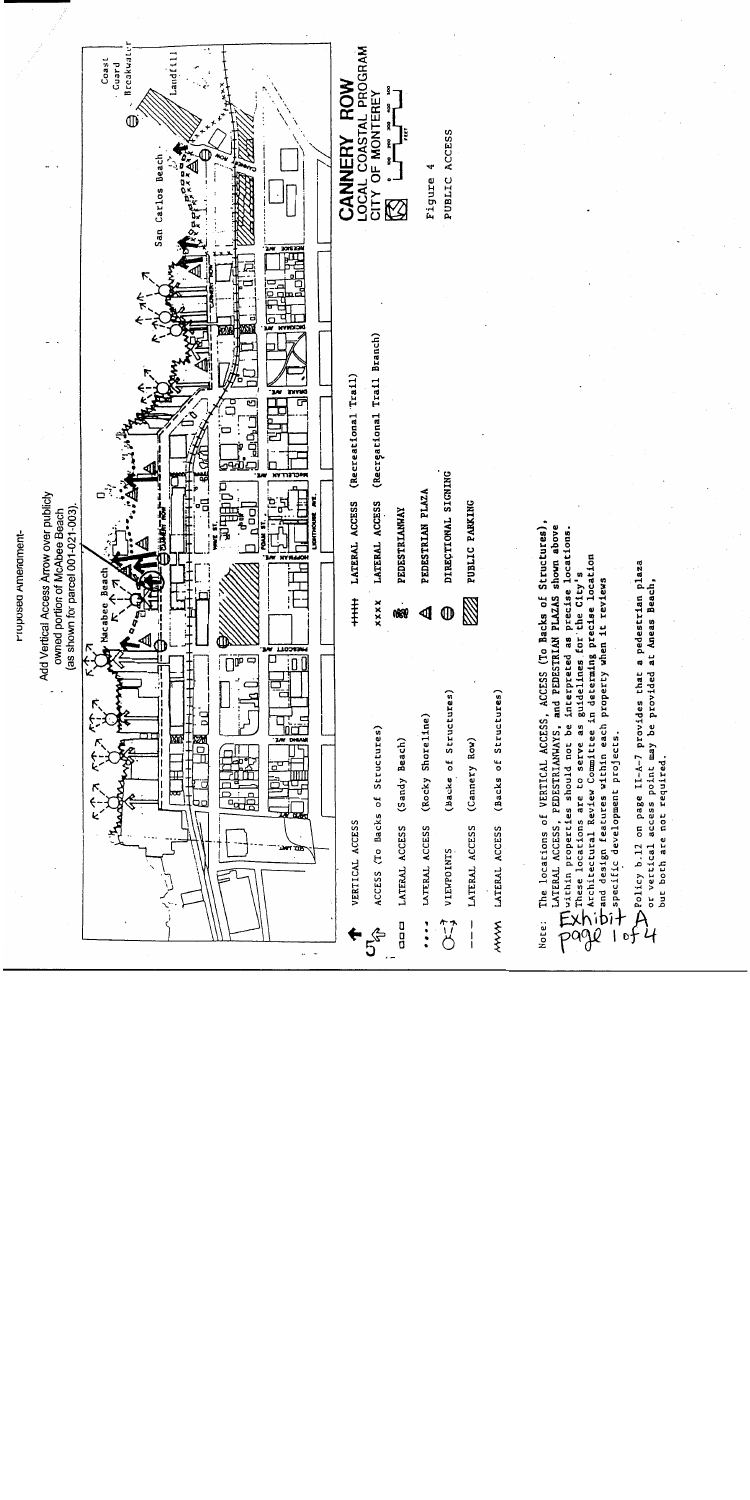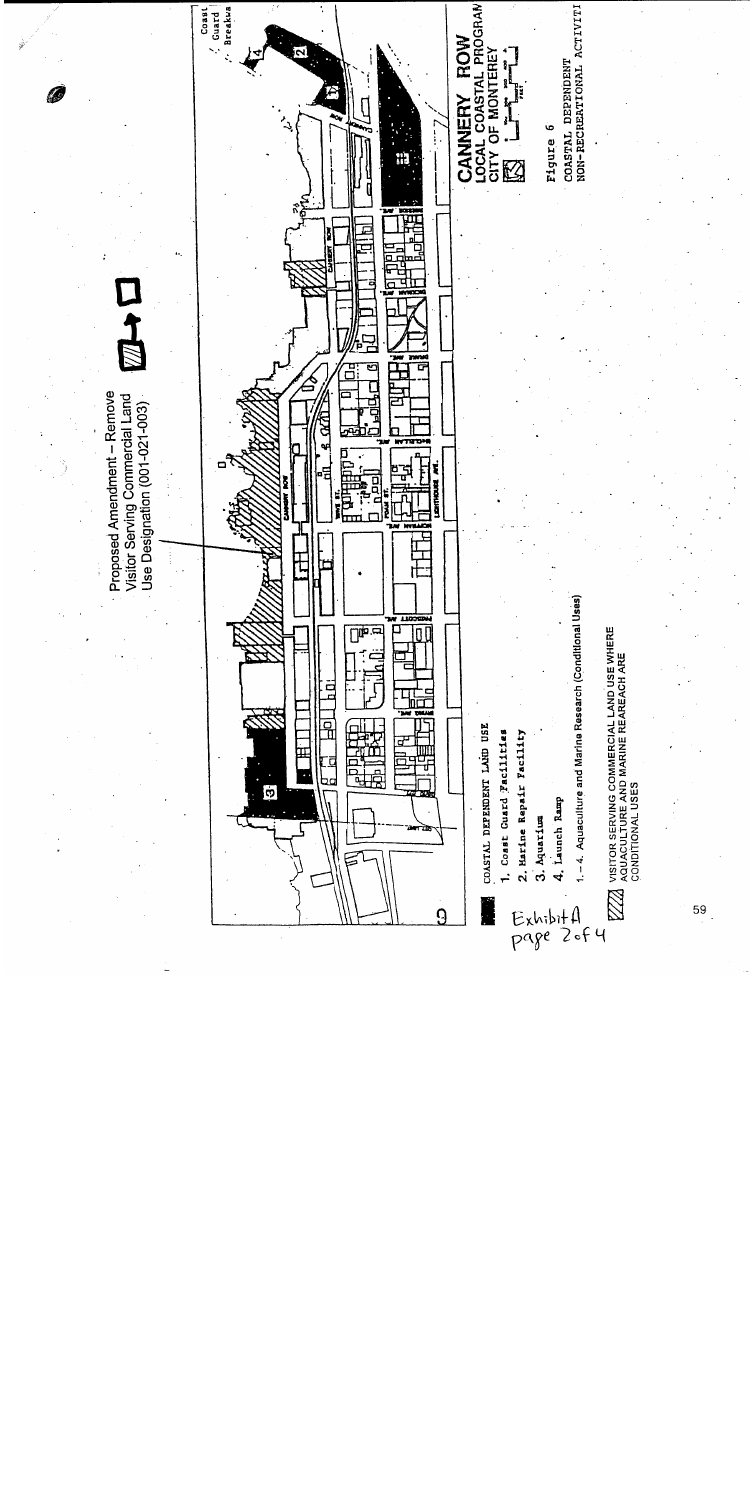

serve development in the Cannery Row coastal zone. To identify available which proposa that any surplus spaces in this outside area he used to The proposed intensity of development for these land uses is surplus spaces, proposed land uses and their intensities need to be identified in the next section, Development. Exhibit A.<br>Page 3.64 known.

95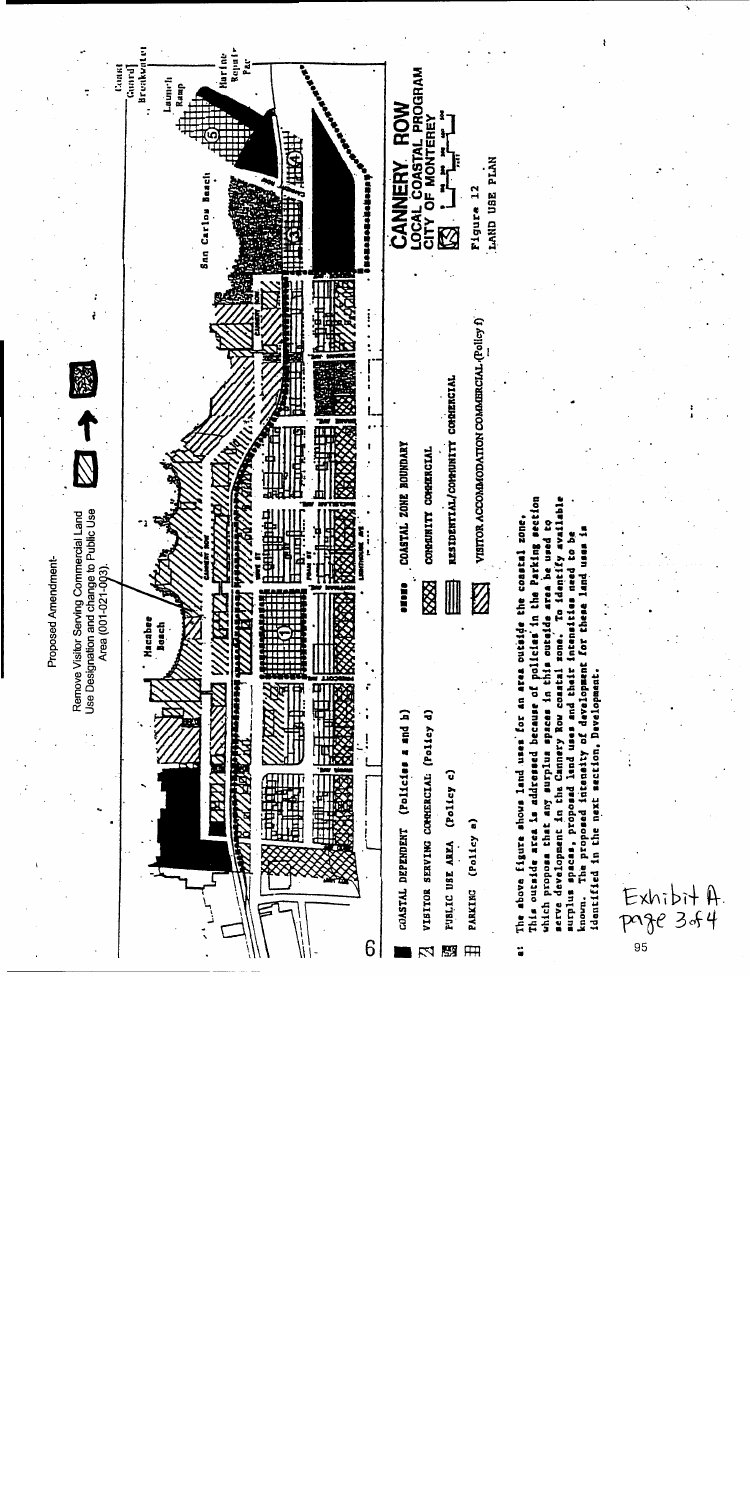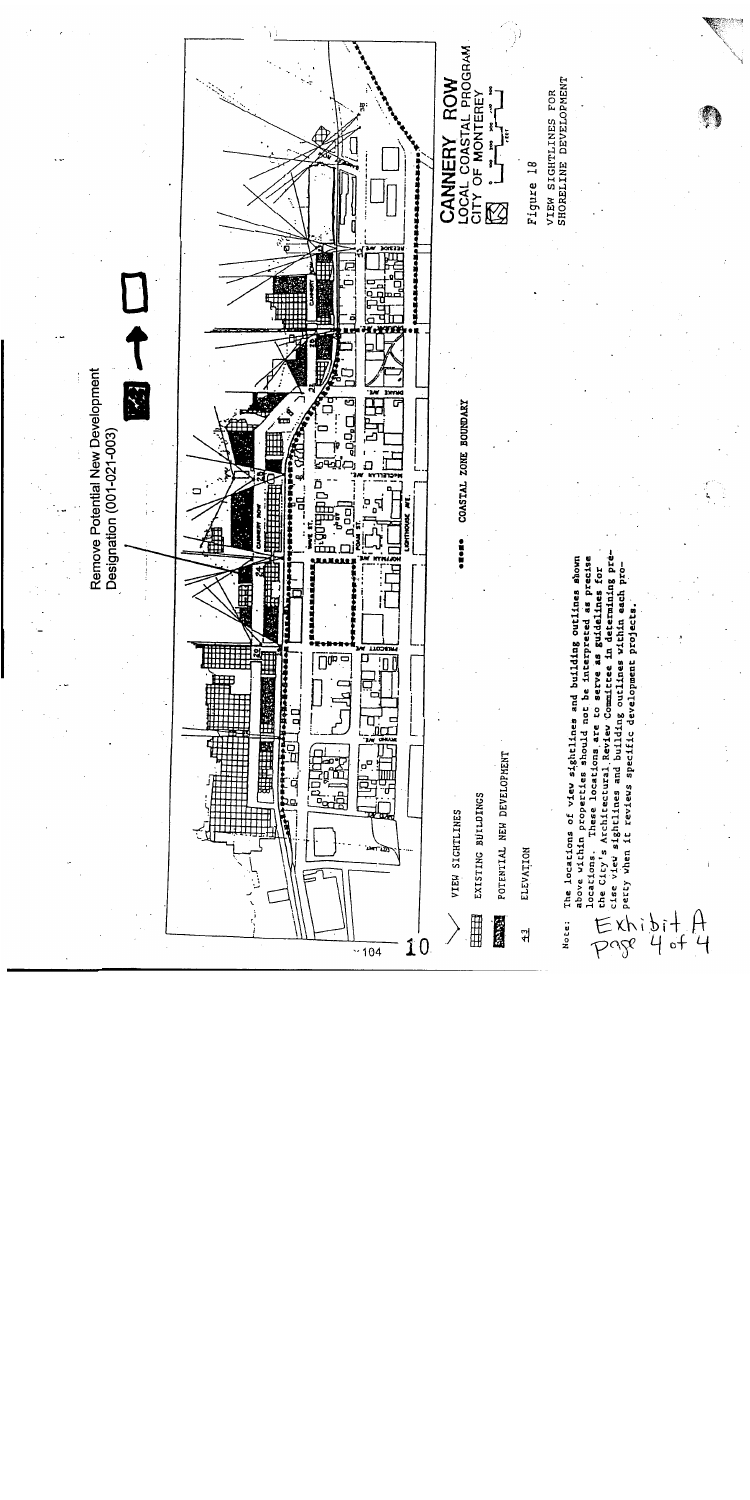

#### RESOLUTION NO. 08-046 C.S.

#### A RESOLUTION OF THE COUNCIL OF THE CITY OF MONTEREY ADOPTING AN AMENDMENT TO THE CANNERY ROW LAND USE PLAN (COASTAL PLAN)

WHEREAS, a public hearing was held by the Council of the City of Monterey on February 19, 2008 in the Council Chambers, City of Monterey and public comment was received and considered.

WHEREAS, it is found and determined that the Cannery Row Land Use Plan (Coastal Plan) as amended by the California Coastal Commission complies with the provisions of the California Coastal Act of 1976,

WHEREAS, the City of Monterey intends to carry out the Local Coastal Program Land Use Plan in a manner fully consistent with the California Coastal Act (13551 a),

WHEREAS, the proposed amendment shall take effect upon approval by the California Coastal Commission,

NOW, THEREFORE, BE IT RESOLVED BY THE COUNCIL OF THE CITY OF MONTEREY that it adopts the following amendments to the Cannery Row Land Use Plan (Coastal Plan):

Add Public Access Policy b.8 - The City will maintain the publicly owned portion of McAbee Beach for public use as a coastline park with walkways, seating areas and vista points to the Bay and access to the beach and waters of the Monterey Bay National Marine Sanctuary. Uses of the publicly owned portion of McAbee Beach include general beach use and entry and exit point for the pedestrians and divers.

Modify Public Access Figure 4 and Land Use Map Figure 12 as illustrated on the attached graphics.

PASSED AND ADOPTED BY THE COUNCIL OF THE CITY OF MONTEREY this 4th day of March 2008 by the following votes:

AYES: 5 **COUNCILMEMBERS:** 

 $\mathbf{O}$ 

Della Sala, Downey, Haferman, Selfridge, Sollecito

NOES: 0 **COUNCILMEMBERS:** 

**COUNCILMEMBERS:** 

None

None

**APPROVED:** 

ATTEST:

**ABSENT:** 

City Clerk thereof

Mayor of Said City

**CCC Exhibit**  $(page \_\ of \$ 

11